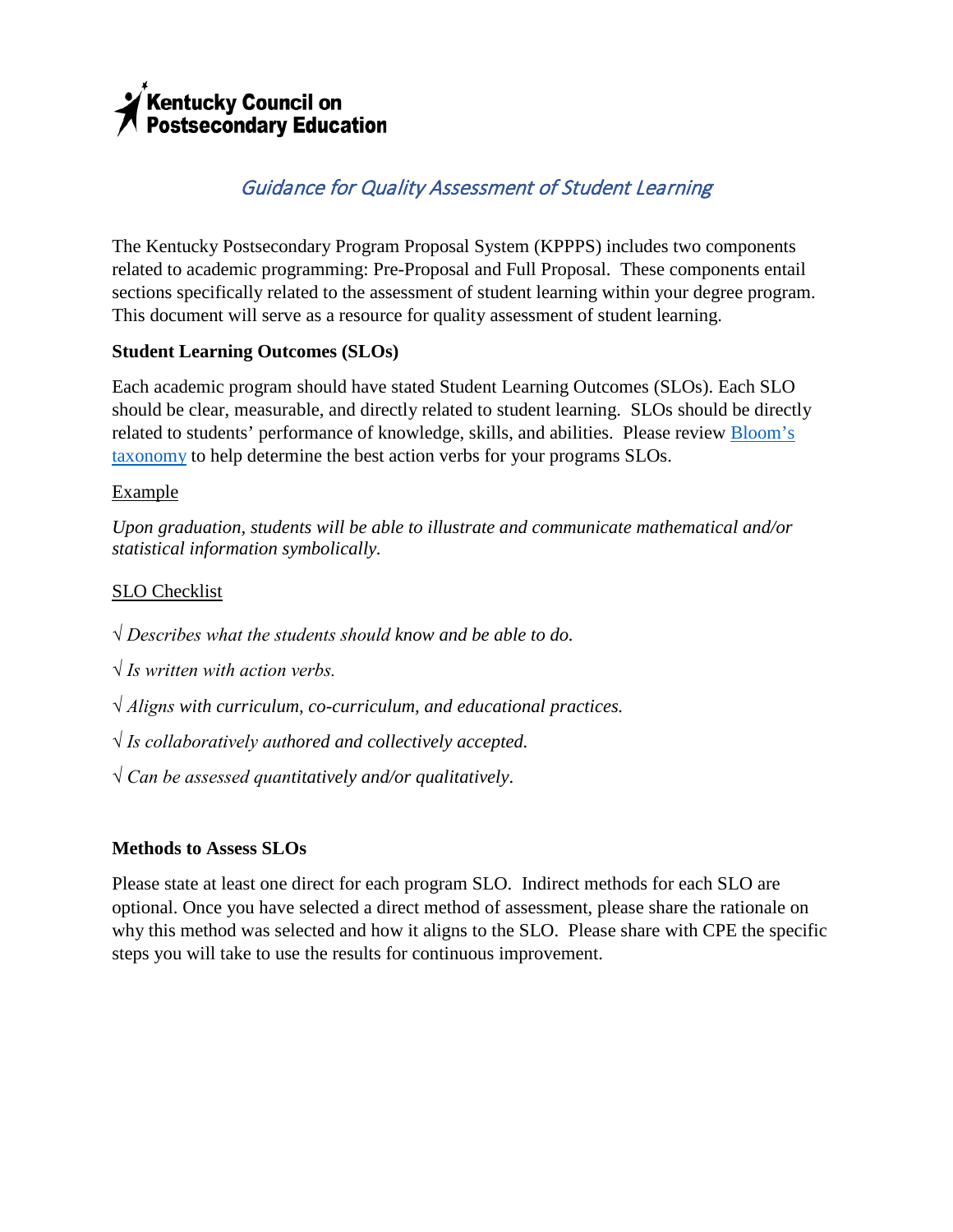#### Example of Methods

| Direct Methods<br>Measures a Students Performance of Learning | Capstone projects, case studies,<br>dissertations, essays, embedded test<br>questions, licensure/certification testing,<br>nationally or state normed exams,<br>portfolios, pre-post tests, student work<br>samples, thesis |
|---------------------------------------------------------------|-----------------------------------------------------------------------------------------------------------------------------------------------------------------------------------------------------------------------------|
| <b>Indirect Methods</b><br><b>Proxy for Student Learning</b>  | Course grades, assignment grades when not<br>using a rubric, focus groups, interviews, job<br>placement rates, peer reviews,<br>retention/graduation rates, self-reported<br>gains, surveys                                 |

#### *Please note that grades are not a direct method of student learning outcomes assessment.*

According to Suskie (2009), grades and assessment can overlap since both aim to identify what students have actually learned in the classroom. However, they are an indirect method of assessment (p. 10).

There are a few reasons for this. Grades alone do not provide very meaningful information on what the student has or has not learned. If a student were to get a grade of 'B' in an intro to sociology course, this grade alone does not tell us what aspects of sociology the student has actually mastered.

Grading criteria and assessment criteria may differ. While assessment entails specific criteria that hones in on those aspects/skills of sociology that can show us if a student has mastered them or not, grading may include criteria that is appropriate to classroom management strategies. Criteria such as class attendance, class participation, or reduction on assignments based on late policies can often be included in course grades.

Additionally, in some cases the standards for grades are vague or inconsistent. The grade a faculty member assigns the essay today, may be different if that same essay were to be graded tomorrow. Inconsistency in grading can occur student by student, section by section, and day by day.

### **Curriculum Mapping**

Curriculum mapping is a visual depiction of your SLOs mapped to your curriculum. It provides clarity on exactly where the outcomes are being addressed in the curriculum. It also allows you to consider where the logical assessment points are throughout the curriculum. Before beginning your map, you will need to have at a minimum a list of all your required courses.

Maps serve four main purposes in building a collective institutional commitment to assessment (Maki, 2010). They can: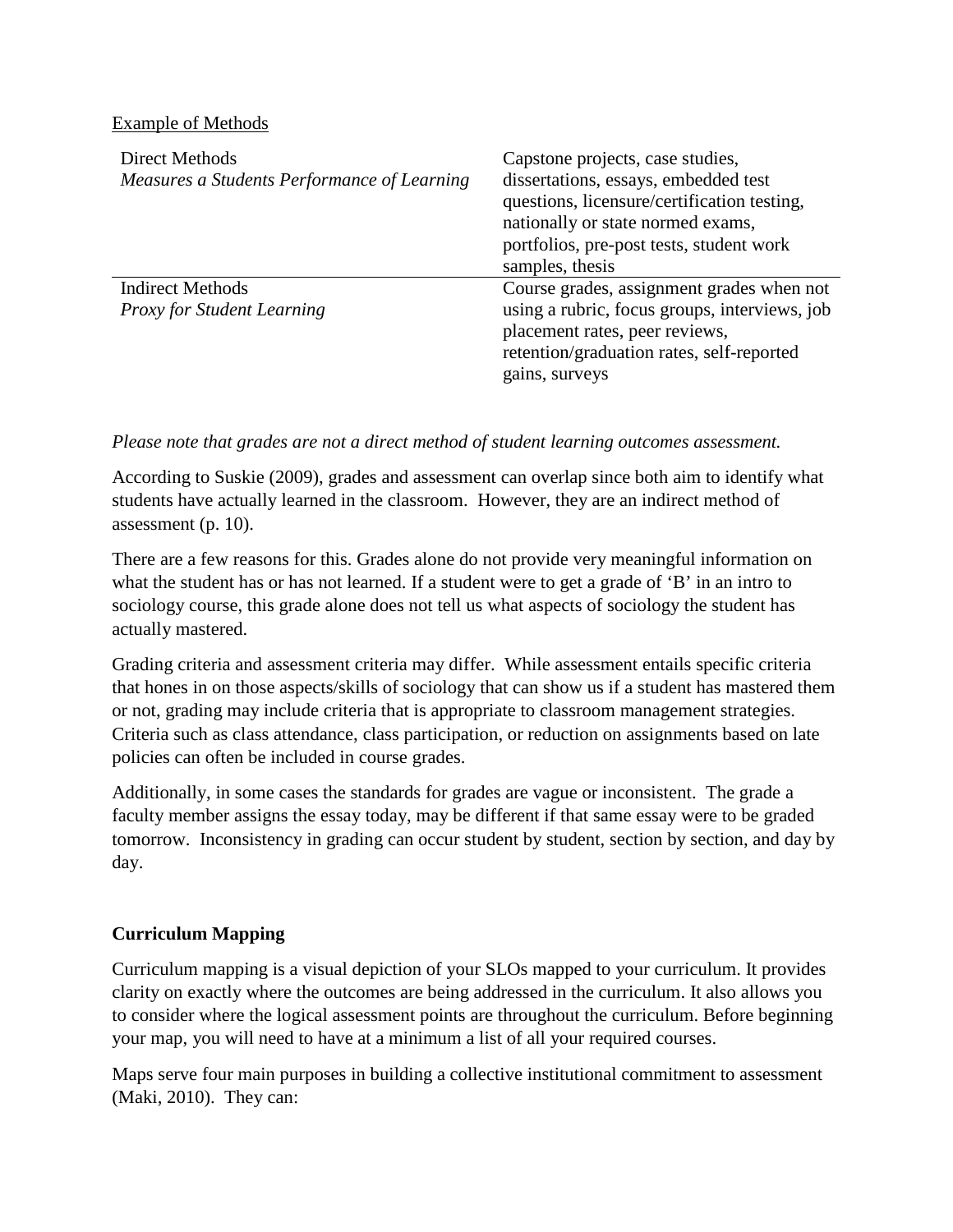- 1. Stimulate discussions on collective learning priorities within their academic program.
- 2. Illustrate how well those learning priorities are aligned to educational practices.
- 3. Provide a visual representation of students' context for learning that may help faculty later when interpreting results.
- 4. Holds students accountable for their learning if students have access to the maps.

| Example     | Student   | Student   | Student   | Student   | Student   |
|-------------|-----------|-----------|-----------|-----------|-----------|
| Map         | Learning  | Learning  | Learning  | Learning  | Learning  |
|             | Outcome 1 | Outcome 2 | Outcome 3 | Outcome 4 | Outcome 5 |
| Course or   |           |           |           |           |           |
| Educational |           |           |           |           |           |
| Experiences |           |           |           |           |           |
| Course or   |           |           |           |           |           |
| Educational |           |           |           |           |           |
| Experiences |           |           |           |           |           |
| Course or   |           |           |           |           |           |
| Educational |           |           |           |           |           |
| Experiences |           |           |           |           |           |
| Course or   |           |           |           |           |           |
| Educational |           |           |           |           |           |
| Experiences |           |           |           |           |           |
| Course or   |           |           |           |           |           |
| Educational |           |           |           |           |           |
| Experiences |           |           |           |           |           |
| Course or   |           |           |           |           |           |
| Educational |           |           |           |           |           |
| Experiences |           |           |           |           |           |

There are different options when creating maps:

- 1. You can add where the outcome is being introduced, reinforced, emphasized, or applied also known as (I, R, E, A),
- 2. add the actual method you will be using to assessment the outcomes (essay paper, capstone project, thesis), and/or
- 3. add co-curricular experiences to your map as needed.